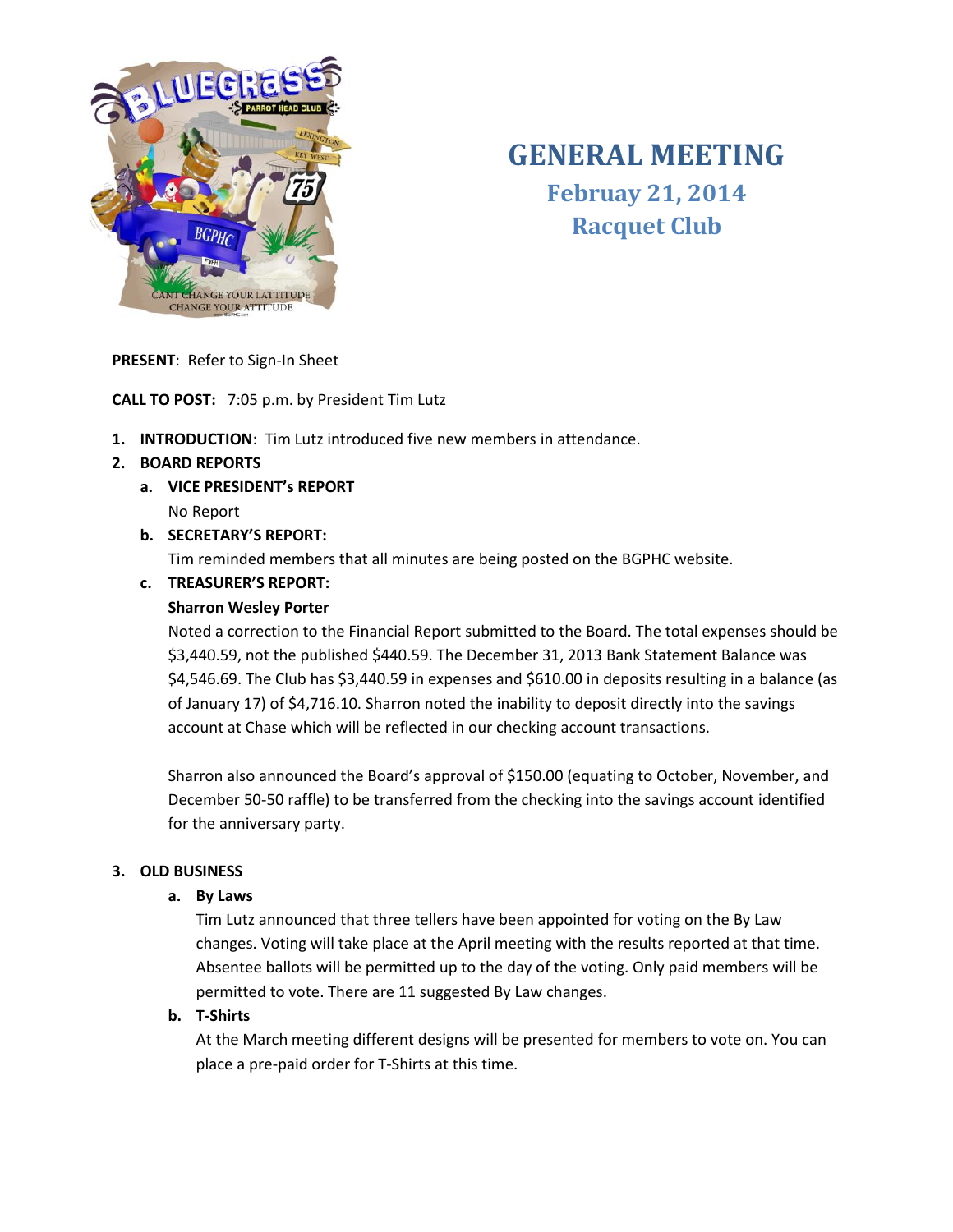## **1. Website**

Tim Lutz noted that the website will be updated regularly. It includes Board Meeting Minutes, meeting times and locations, Events Calendar, Regional Calendar, and PHIP links.

## **2. Yahoo Group Email**

Tim Lutz asked anyone that is currently not receiving emails from the Yahoo Group to note this on the sheet provided at the sign in table.

## **3. Meetings and Happy Hours**

Tim Lutz reminded members that all Board Meetings are open to the Phlock and provided current slate of dates for these meetings and happy hours.

February 4 – Happy Hour (location to be determined)

February 19 – Board Meeting (Spuds, 6 p.m.)

February 21 – General Meeting

March 4 – Happy Hour, 5-7 (South Side Pub)

March 20 – Board Meeting (Beer Works, 6 p.m.)

March 21 – General Meeting

Remaining Board meetings will be the second Thursday of the month with the location to be determined.

It was noted that the March 4 Happy Hour is Mardi Gras. Tim will check back to confirm the availability of South Side for the Happy Hour.

## **4. Announcements**

Post Office Box – The Post Office Box location has changed. The new address is P.O. Box is 55337, Lexington, KY 40555.

By Laws – Vote will be in March or April

Bowling – Bowling has started second week. Tim encouraged non-bowlers to come out and watch and cheer the bowlers on.

## **5. Charities**

January: Kosair Neonatal Unit – Piggies for Preemies for the neonatal unit at Kosair. Piggie banks can be turned in at February Happy Hour or General Meeting.

February: Special Olympics – In need of sports equipment or financial contributions.

March: Big Brothers/Big Sisters – Tim noted the bowling dates are March 29 or 30<sup>th</sup>. A new contact has been appointed. Members expressed concern about the \$50 fee to bowl as they did last year. Last year's \$50 feel was significantly higher than the previous year's resulting in low turnout. When the kick off meeting is established, Tim will express our concerns and bring information back to the club to consider if we want to support this event.

Other Possibilities: Habitat (Restore), Veterans Patriots Day Golf Tournament or Golf Scramble, Sunflower Kids, Disaster Blaster (in August with Conch Republic playing). If membership has other